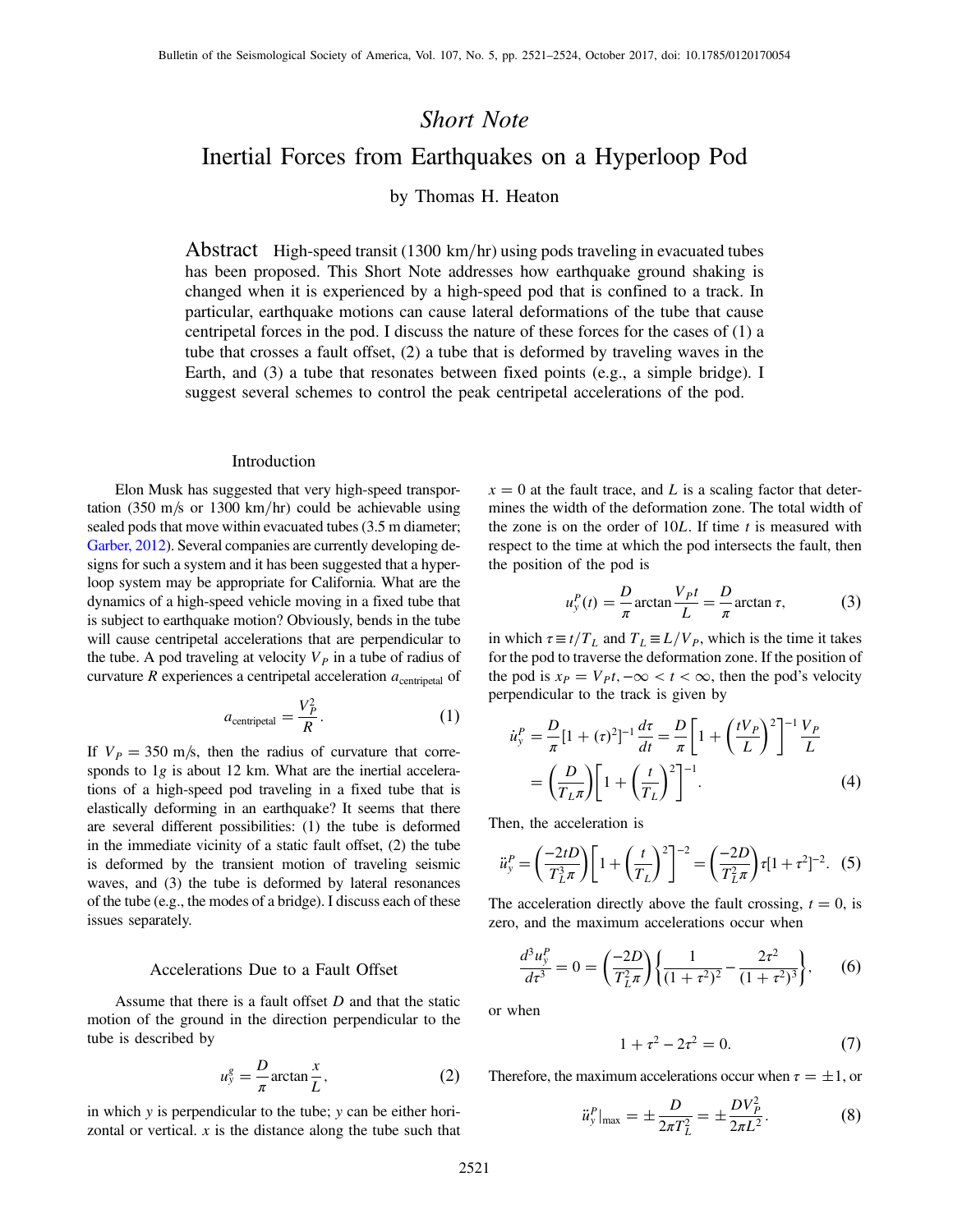The deformation length required to limit the acceleration to less than  $\ddot{u}_y^P|_{\text{max}}$  is then

$$
L = V_P \sqrt{\frac{D}{2\pi \ddot{u}_y^P|_{\text{max}}}}.\tag{9}
$$

If the speed of the pod is  $350 \text{ m/s}$ , then a maximum acceleration of 1g occurs when  $L \approx 44\sqrt{D}$ . For example, if the fault offset is 9 m, then the maximum accelerations can be kept below 1g by smoothly deforming the tube over a 1320-m-wide stretch spanning the fault. This may be feasible by employing a flexurally stiff tube that is mounted to stiff pylons with frictional bearings that can slide laterally. In this case, the mounting system would need to be able to slide up to 4.5 m in the vicinity of the fault crossing. Construction of a system to distribute fault offset over a length of pipeline was employed by the Alyeska Pipeline Service Company to distribute strain in the TransAlaska pipeline at the point where it intersects the Denali fault. The support system worked as intended during the 2002 M 7.9 Denali earthquake and, despite a 6 m offset of the pipeline, the pipeline deformation was sufficiently dis-tributed to avoid rupture of the pipe [\(Honegger](#page-3-0) *et al.*, 2004). In the case of the TransAlaska pipeline, the designers included an S curve in the pipe that helped distribute strain during the offset. High centripetal forces would preclude the use of S curves in a hyperloop system.

Although distributing the pipe deformation over the largest possible distances is dynamically desirable, cost issues may favor designs that minimize the width of the deformation zone. This suggests another strategy to deform the pipe at a fault crossing. That is, to force the pipe to bend in constant curvature sections that induce constant pod accelerations  $\pm a_0$  that are in opposite directions on either side of the fault crossing. In this case, the acceleration of the pod can be described as

$$
\ddot{u}_y^P = a_0 \left[ \prod \left( \frac{t + \frac{1}{2}}{T_0} \right) - \prod \left( \frac{t - \frac{1}{2}}{T_0} \right) \right],\tag{10}
$$

in which  $T_0$  is the time it takes the pod to traverse each of the curved sections and

$$
\prod(t) \equiv \begin{cases} 1 & |t| < \frac{1}{2} \\ 0 & |t| > \frac{1}{2} \end{cases} \tag{11}
$$

I can doubly integrate equation  $(10)$  to obtain

$$
u_y^P = a_0 \begin{cases} 0 & \frac{t}{T_0} < -1 \\ \frac{1}{2}t^2 & -1 < \frac{t}{T_0} < 0 \\ \frac{1}{2}(t^2 + T_0^2) & 0 < \frac{t}{T_0} < 1 \\ T_0^2 & \frac{t}{T_0} > 1 \end{cases} \tag{12}
$$

That is, the total offset of the pipe across the deformation zone is  $a_0 T_0^2$ . The total width of the deformation zone is  $W = 2V_pT_0$ , so the total offset can be written as  $D = a_0 (W/2V_P)^2$ . Finally, the required width of the deformation zone is then obtained as a function of the fault offset

and the pod acceleration, or  $W = 2V_P \sqrt{D/a_0}$ . If the fault slip is 9 m and the acceleration is 1g, then a 350 m/s pod would require a total deformation width of 738 m, which is substantially smaller than the 1320 m required by a pipe with an arctan deformation shape.

The analyses above can be used for any component of deformation perpendicular to the track. However, deforming the track into a smooth shape seems easier to accomplish if the motion is horizontal. That is, if there is significant vertical offset of the track at the Earth's surface, it may be difficult to design a system that minimizes tube curvature; if  $L$  is small, the accelerations become extreme because they increase as  $1/L^2$ .

## Tube Deformed by a Traveling Seismic Wave

Assume that a pod is traveling in the x direction at velocity  $V_p$  and that the surface of the Earth is deformed by a wave for which the y component of motion is given by a nondispersive wave that is also traveling in the  $x$  direction with apparent velocity  $c$ . Then, the  $y$  component of the ground displacement is  $u_y^g(t - (x/c))$  (the x component is irrelevant because the pod is not constrained in the  $x$  direction). Now the x position of the pod is just  $x_P = tV_P$ , so the y component of the pod motion  $u_y^P(t)$  is just

$$
u_y^P(t) = u_y^g\left(t - \frac{x_P}{c}\right) = u_y^g\left[t\left(1 - \frac{V_P}{c}\right)\right].\tag{13}
$$

Now, I can determine the y component of the pod's velocity as

$$
\dot{u}_y^P(t) = \frac{d}{dt} u_y^g \bigg[ t \bigg( 1 - \frac{V_P}{c} \bigg) \bigg] = \bigg( 1 - \frac{V_P}{c} \bigg) \dot{u}_y^g \bigg[ t \bigg( 1 - \frac{V_P}{c} \bigg) \bigg]. \tag{14}
$$

Differentiating a second time, I obtain the acceleration

$$
\ddot{u}_y^P(t) = \left(1 - \frac{V_P}{c}\right)^2 \ddot{u}_y^g \left[ t \left(1 - \frac{V_P}{c}\right) \right].
$$
 (15)

Notice that

$$
\ddot{u}_y^P(t)|_{V_P \to c} = 0. \tag{16}
$$

That is, if the pod is traveling at the apparent wavespeed, it experiences no acceleration. Of course, this solution is not physical because a pod that is traveling at the wavespeed would not experience the wave, because the wave would never catch up to the pod. If, on the other hand, the pod is traveling at the wavespeed but in the opposite direction from the wave propagation, then the acceleration on the pod would be four times larger than the ground acceleration. Notice that the timing of the acceleration experienced by the pod is compressed by a factor of  $(1 - (V_P/C))$ .

Although the pod can experience large accelerations if it travels into the propagating wavefield, the amplitudes of the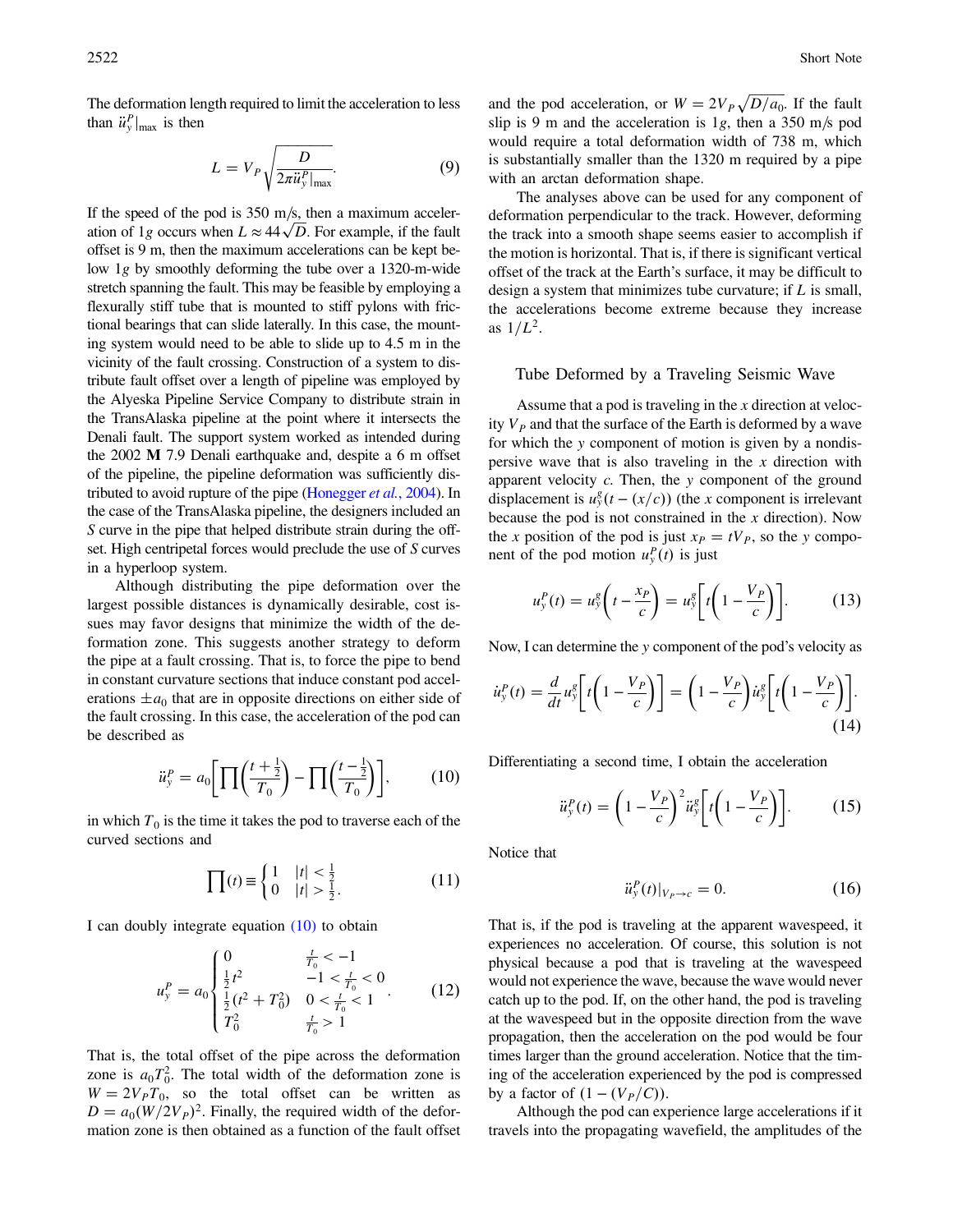<span id="page-2-0"></span>transient displacements are unchanged by the pod's motion; it is just that these motions happen faster in the pod's reference frame.

Estimating the apparent velocity of the wave along the surface of the Earth is a common problem in seismology and it depends on the seismic velocities of the crust and the geometry of the earthquake relative to the station. An apparent horizontal wavespeed of  $5000 \text{ m/s}$  would be typical for a shear wave located in the near-source region of damaging earthquakes. In this case, the velocity of a hyperloop pod is not large enough to cause significant amplification of the accelerations (factor of 0.5%). However, short-period surface waves in basins can have group velocities of less than  $300 \text{ m/s}$ , and in this case the accelerations would be strongly affected (the particulars depend on a number of factors that can be calculated from standard seismological analysis).

### Accelerations from Standing Waves

I can also calculate the accelerations of a pod traveling through a tube that is experiencing a standing harmonic wave (e.g., lateral modal resonance of a bridge, similar to the fundamental modal vibration of a tensioned string). Assume that the inertial motion on the bridge is the sum of the motion of the ground (the bridge pier) plus the deformation of the bridge. I assume that the bridge consists of the hyperloop pipe that is supported at both ends of the bridge. If the lateral motion of the pipe is harmonic, then I assume that

$$
u_y^P(x,t) = u_y^g(x,t) + A\cos(\omega_0 t)\cos(k_0 x), \qquad (17)
$$

in which A is the amplitude of the standing wave, and  $\omega_0$  and  $k_0$  are the natural frequency and wavenumbers of the fundamental-mode resonance, respectively. Assuming that the position of the pod is a linear function of time and that the inertial motion of the piers is approximately equal to the ground motion at the middle of the bridge, then equation (17) becomes

$$
u_y^P(t) = u_y^g(x = 0, t) + A\cos(\omega_0 t)\cos(k_0 V_P t). \tag{18}
$$

The corresponding velocity and acceleration is obtained by differentiating equation (18) with respect to time:

$$
\dot{u}_y^P(x=0,t) = \dot{u}_y^g(x=0,t) + A[-\omega_0 \sin(\omega_0 t) \cos(k_0 V_P t) -\cos(\omega_0 t) k_0 V_P \sin(k_0 V_P t)] \tag{19}
$$

$$
\ddot{u}_{y}^{P}(x=0,t) = \ddot{u}_{y}^{g}(x=0,t) + A[-\omega_{0}^{2}\cos(\omega_{0}t)\cos(k_{0}V_{P}t) \n+ \omega_{0}\sin(\omega_{0}t)k_{0}V_{P}\sin(k_{0}V_{P}t)] \n+ A[\omega_{0}\sin(\omega_{0}t)(k_{0}V_{P}t)\sin(k_{0}V_{P}t) \n- \cos(\omega_{0}t)(k_{0}V_{P})^{2}\cos(k_{0}V_{P}t)] \n= \ddot{u}_{y}^{g}(x=0,t) \n- A(\omega_{0}^{2} + k_{0}^{2}V_{P}^{2})[\cos(\omega_{0}t)\cos(k_{0}V_{P}t)] \n+ 2\omega_{0}k_{0}V_{P}[\sin(\omega_{0}t)\sin(k_{0}V_{P}t)].
$$
\n(20)

The peak acceleration of the pod at the midpoint of the span occurs when  $x = 0$  and  $t = 0$ , in which case (20) simplifies to

$$
\ddot{u}_y^P(x=0, t=0) = \ddot{u}_y^g(x=0, t) - A(\omega_0^2 + k_0^2 V_P^2)
$$
  

$$
\approx SA(\omega_0) \left(1 + \frac{V_P^2}{c^2}\right), \tag{21}
$$

in which  $c = \omega_0/k_0$  is the wavespeed for a flexural wave in a pipe, and  $SA(\omega_0) \equiv \max[(d^2/dt^2))$  (position of bridge center in an inertial frame)] is the response spectral acceleration at  $\omega_0$ . The acceleration response of an oscillator vibrating at  $\omega_0$ with a displacement amplitude of A is approximately  $\omega^2 A$ . The ratio of the acceleration of the moving pod to the stationary pod is then approximated as

$$
\frac{\text{SA}_{\text{pod}}}{\text{SA}_{\text{tube}}} = \left(1 + \frac{k_0^2 V_P^2}{\omega_0^2}\right) = \left(1 + \frac{V_P^2}{c^2}\right). \tag{22}
$$

In the case of a resonant beam of length  $L$  that is fixed at its ends, the flexural wavespeed is related to the fundamental resonant period  $T_0$  by  $c = 2L/T_0$ , so  $SA_{\text{pod}}/SA_{\text{tube}} =$  $(1 + (V_P^2 \hat{T}_0^2/4L^2))$ . Bernoulli–Euler beam theory can be used to determine the wavespeed of a harmonic bending wave  $u_y = \cos(kx - \omega t)$ , that is traveling along a cylindrical tube of inner and outer diameters of  $d_i$  and  $d_o$ , respectively,

$$
c = \frac{2\pi}{\lambda} \sqrt{\frac{EI}{\rho S}}
$$
 (23)

[\(Housner and Vreeland, 1965,](#page-3-0) p. 331), in which  $\lambda = 2L =$  $2\pi/k_0$  is the wavelength of the standing wave, E is Young's modulus,  $\rho$  is material density,  $S = \pi/4(d_o^2 - d_i^2)$ , and  $I = \pi/64(d_o^4 - d_i^4)$ . Equation (23) can be simplified to

$$
c = \frac{\pi}{L} c_L \sqrt{\frac{I}{S}} = \frac{\pi}{L} c_L \sqrt{\frac{d_0^4 - d_i^4}{16(d_o^2 - d_i^2)}}
$$
  
=  $\frac{\pi}{L} c_L \sqrt{\frac{1}{16} (d_o^2 + d_i^2)} \approx \frac{\pi d_o}{2\sqrt{2}L} c_L,$  (24)

in which I assume that the tube wall thickness is small compared with its diameter. I also identified that  $c_L = \sqrt{E/\rho}$ , which is the wavespeed of a longitudinal wave in a slender bar (about 5000 m/s for steel). I can now estimate the period of the fundamental mode as

$$
T_0 = 2\frac{L}{c} = \frac{4\sqrt{2}}{\pi d_o c_L} L^2 \approx \frac{1.8}{d_o c_L} L^2.
$$
 (25)

Therefore, I can estimate the period of the 3.5 m steel tube to be  $T_0 \approx 1.03 \times 10^{-4} L^2$ . That is, a 100 m span would have a period of about 1 s, whereas a 200 m span would have a period of about 4 s. The flexural wavespeed can now be written as a function of the span length, or

$$
c = 2\frac{L}{T_0} = \frac{\pi d_o c_L}{2\sqrt{2}L}.
$$
 (26)